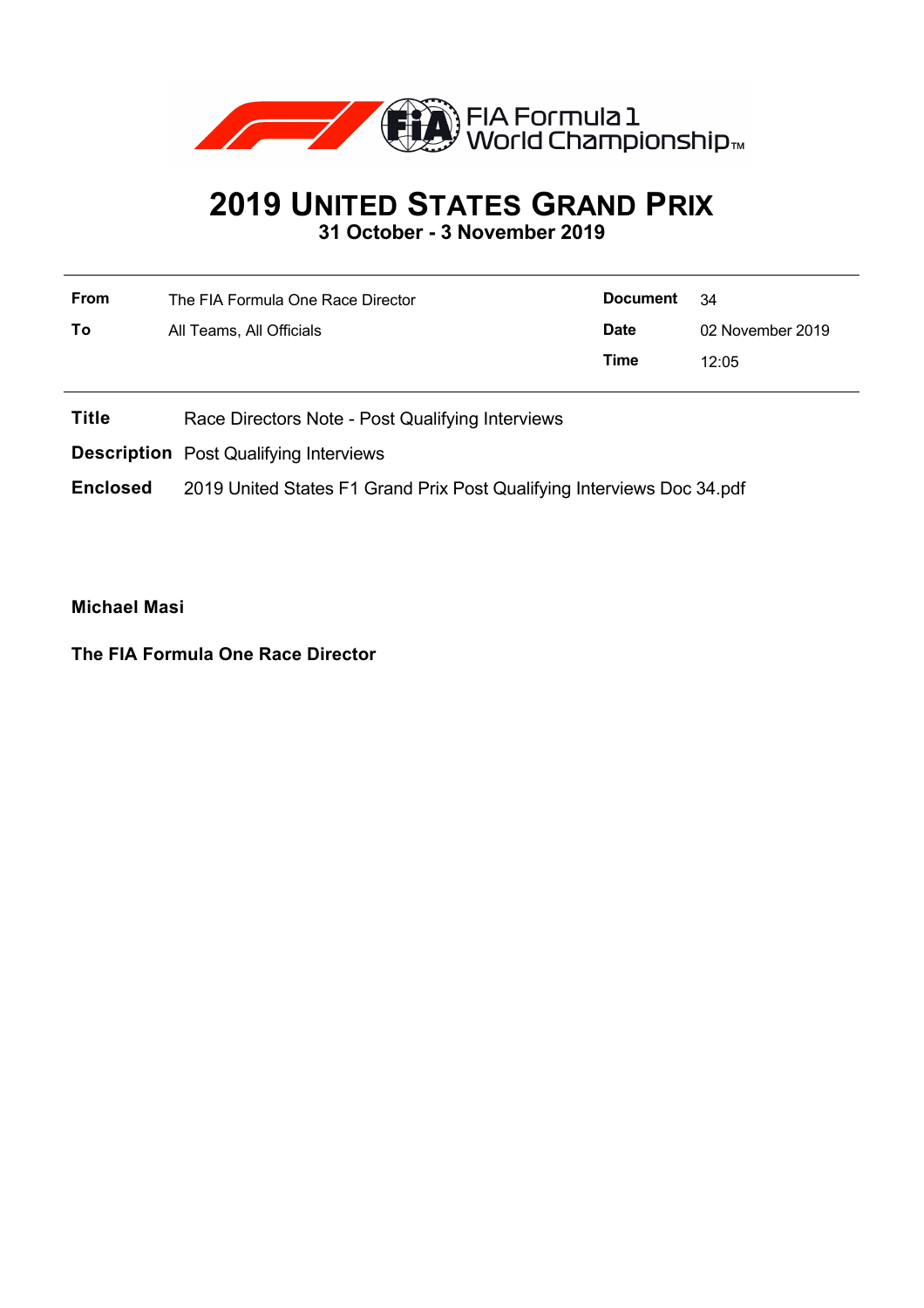

## **2019 UNITED STATES GRAND PRIX**

**31 October – 3 November 2019**

| From | The FIA Formula One Race Director | Document            | - 34                     |
|------|-----------------------------------|---------------------|--------------------------|
| To   | All Officials, All Teams          | <b>Date</b><br>Time | 2 November 2019<br>12.05 |

## **NOTE TO TEAMS**

The Post-qualifying interview procedure will basically remain as in the previous race with the top three drivers again being interviewed as soon as they get out of their cars on the track.

Should either of your drivers be among the top three at the end of qualifying we would like to ask for your co-operation in following the procedure below:

- If they take the chequered flag at the end of Q3, the fastest three drivers should stay on the track and procced directly to the pit straight where the 1, 2, 3 boards which will be located in the vicinity of grid position 14.
- Other than the team mechanics (with cooling fans if necessary), officials and accredited television crews and photographers, no one else will be allowed in the designated area at this time (no driver physios nor team PR personnel).
- Once out of their cars the interviews will take place in this designated area. The interviewer will be Paul di Resta.
- If one of the top three drivers is already in the pit lane at the end of the session, the team should ensure that he goes directly to the designated area once the other drivers have arrived there.
- At the end of the live interviews the drivers will walk back into Pit Lane towards the Pit Building and then be led to the backdrop located in front of the FIA Pit Garage 1 for the AfRS photo opportunity.
- Mechanics will be authorised to remove the cars from the grid only after the interviews are completed and must push these cars directly to the parc fermé.
- The pole position driver should then remain in front of the AfRS backdrop to receive the Pirelli Pole Position Award from the Pirelli Representative, 1978 F1 World Champion Mario Andretti.
	- o These three drivers will be weighed by the FIA next to the Garage.
- The drivers will then be escorted by the FIA Press Delegate to the Media Centre Building, where the Press Conference Room is located.
- At the end of the press conference, the top three drivers will go to the TV pen, located at the Pit Entry end of the Paddock behind the Race Control Building and they may be accompanied by their press officers.
- *Note: Drivers eliminated in Q1 and Q2, drivers classified from 4th to 10th in Q3 and drivers who did not participate to Q1 but are eligible to race must also attend the TV pen interview session after they have been weighed by the FIA at the end of the last part of qualifying in which they participated.*

Please see the attached Qualifying - Parc Fermé Diagram.

<u>Michael Masi</u>

FIA Formula One Race Director